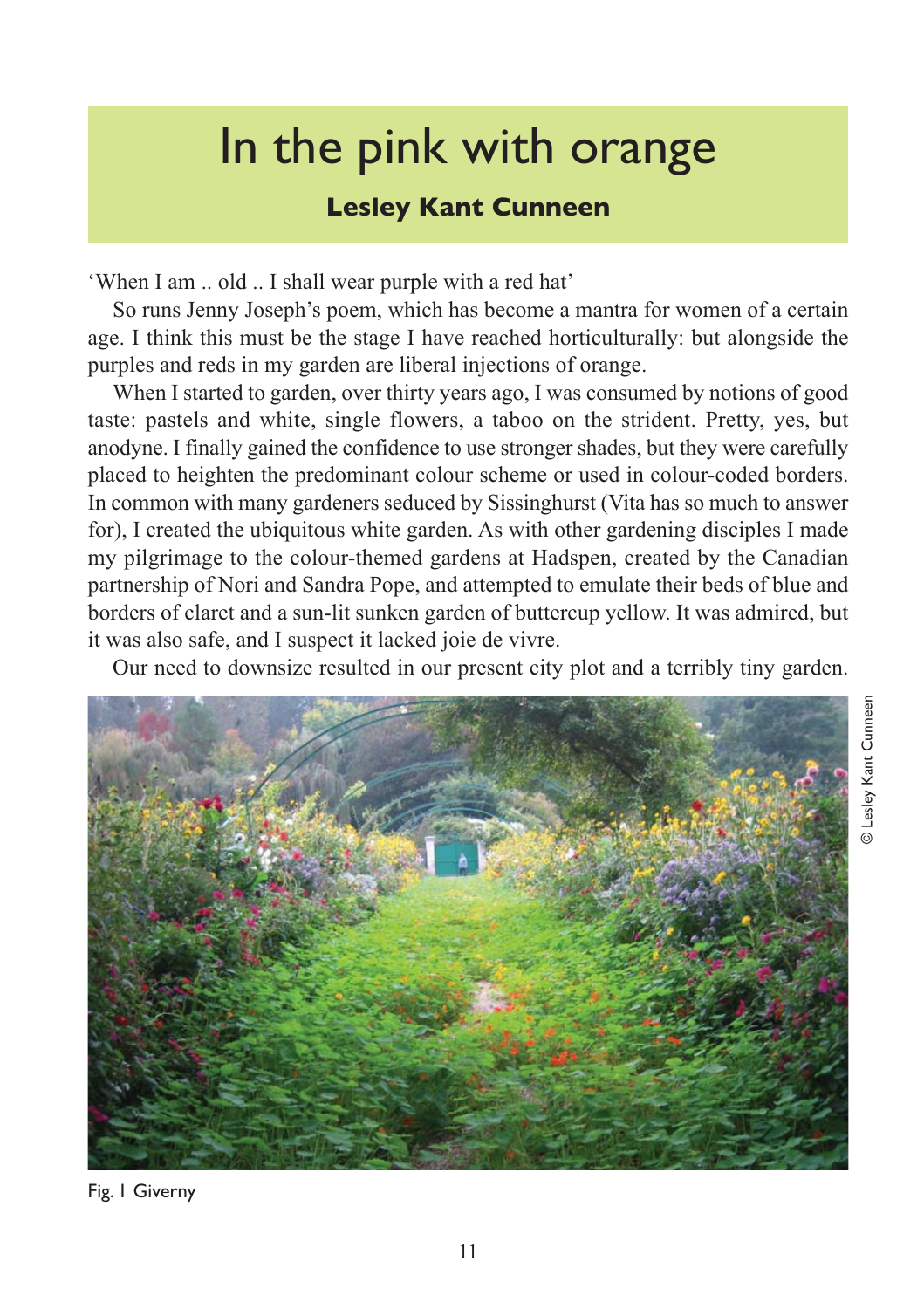Prior to removal I spent more time contemplating the prospective garden than the house, and toyed with ideas of green minimalism – lots of box-lined beds embracing topiaried shrubs and underplanted with judiciously selected bulbs. Although I still occasionally yearn for the clipped garden created by Nicole de Vesian in Provence, self-knowledge surfaced: inevitably, spontaneous plant purchases would sabotage the discipline needed for such a garden.

Claret and chrome were to be the basis of the colour scheme in my new sundial garden: this enabled copious use of *Euphorbia*, one of the best structural perennials, burgundy and green tulips, alliums and sanguisorbas, dahlias and lime *Nicotiana*. It worked well for a couple of years, but I tired of the self-imposed restriction. And a colour that I had rarely used before insinuated itself into the garden, almost by accident. Orange. In fact the takeover started with the common nasturtium: the garden is walled, and in the early years I craved instant cover before the wall shrubs and climbers took hold. Anyone who has visited Giverny (fig. 1) will be a fan of rampant nasturtiums: they are able to weave themselves into the most eye-catching position, and the hotter the terracotta the better. Nasturtiums proved an easy solution for the bare Norfolk brick red walls. Admittedly they went through a brief period of blackfly aphid, but with more pressing problems of workmen in the house I was able to ignore them and within three weeks the hoverflies and ladybird larvae had resolved the blight and lifted my spirits. Over the years I have tested differing cultivars and decided that *Tropaeolum peltophorum* ' Spitfire' works particularly well; it reaches skyward, is undaunted as it circumnavigates other plants, and its cheerful tangerine flowers are never intrusive. After the *Trachelospermum jasminoides* has finished flowering in midsummer, *T*. *p.* 'Spitfire' twines amongst the glossy green leaves until the first frosts (fig. 2).



Fig. 2 *Tropaeolum peltophorum* 'Spitfire' twines around the foliage of *Trachelospermum jasminoides*

**D** Nick Broughton © Nick Broughton



Fig. 3 *Tulipa* 'Prinses Irene'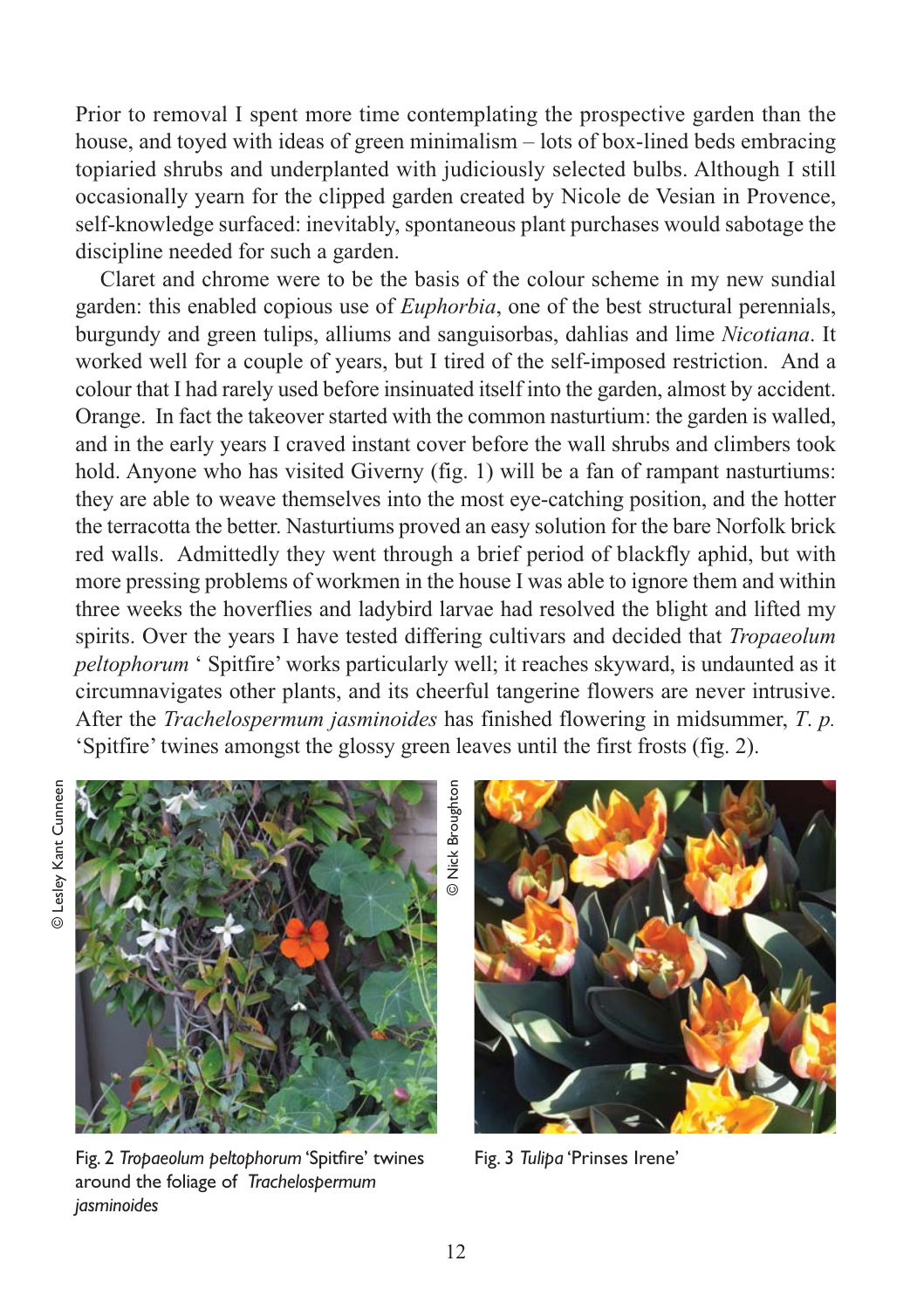I mentioned to Janet Sleep (a regular contributor to these pages) my new passion; she replied politely that orange needed careful placing. I am sure she is right: her Gissing garden always looks exquisite and I cannot recall orange in any shape or form. But despite her advice I am now scattering oranges with abandon.

Of course orange covers a wide colour spectrum ranging from tawny russets via rich umbers through to sharp nasturtium. My orange-fest begins early in the gardening year with dwarf and species tulips: *Tulipa* 'Little Princess' arrives in April and glows rich copper in the sun. It is followed by *T. linifolia* Batalinii Group 'Bronze Charm', the colour of ripe apricots, accompanied by my favourite, the species *T. whittallii*, a May-flowering AGM holder which is burnished copper streaked with tangerine. All these tiny tulips look better for being grown in terracotta pots and raised up so you can marvel at their miniature beauty. The triumph tulip, 'Prinses Irene' (fig. 3), is partnered in the borders by the burgundy 'Jan Reus'. 'Irene' is exquisite and understandably used by Anna Pavord as the cover photograph in her excellent book *Bulb*, which gives some of the best planting advice available. It is the softest pumpkin orange, beautifully feathered on the outside with claret and the occasional green streak. It stands proud at 18 inches and if I could grow only one tulip it would be this.

*T.* 'Artist' (terracotta and green) and *T.* 'Abu Hassan' (rich mahogany edged with a gold band at petal tip) follow in May and herald the next orange bulb: *Ornithogalum dubium* (fig. 4)*,* another AGM, which blooms in June. This is orange at its most unabashed – almost luminous – and the stem supports a number of flowerheads, although as with alliums the leaves die off as the flowers begin to emerge. It is half hardy so again I grow it in pots, but I have seen it flourishing elsewhere in a protected patch against a brick wall.



Fig. 4 *Ornithogalum dubium*



© Lesley Kant Cunneen

Fig. 5 *Lilium lancifolium* 'Splendens'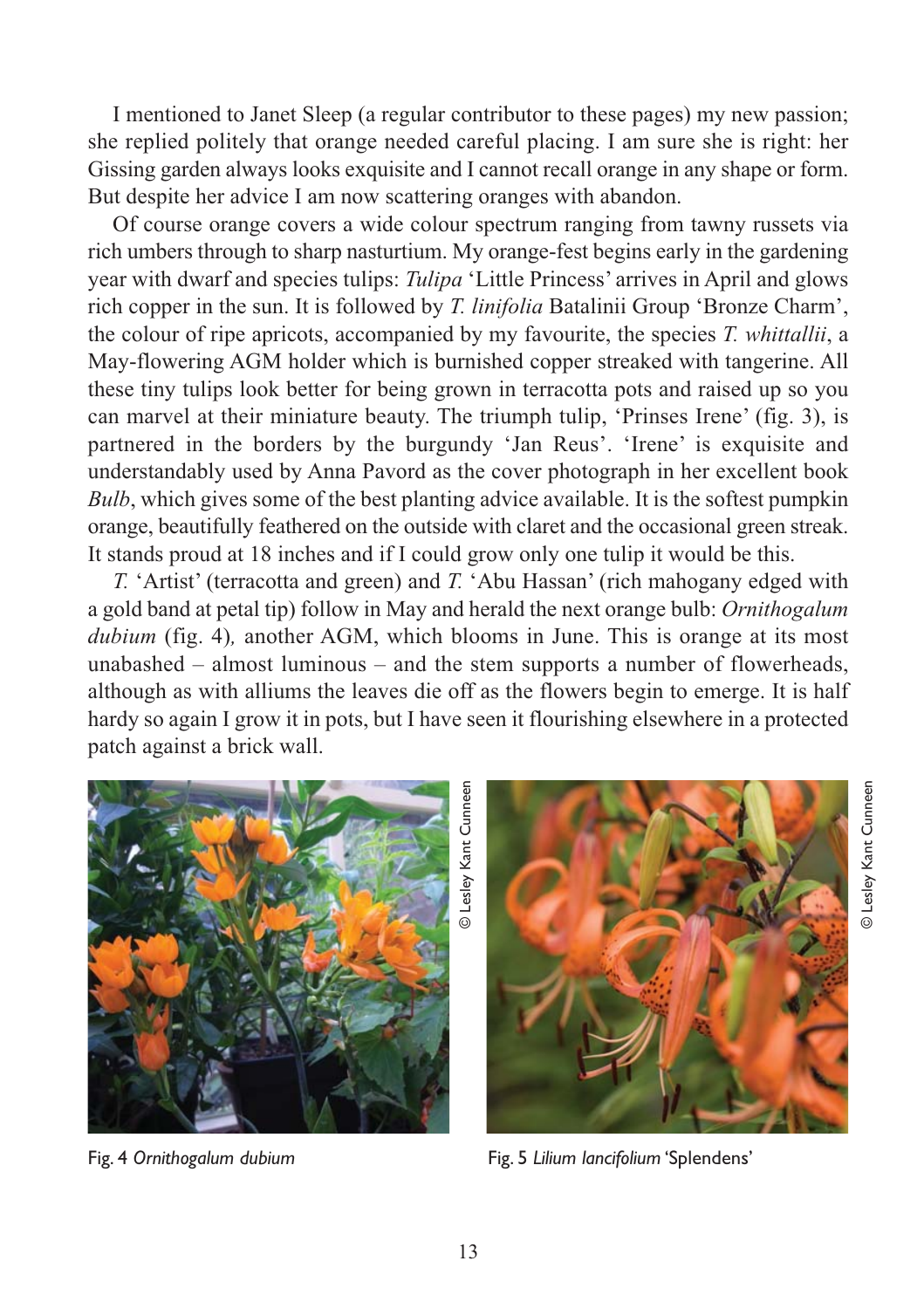Bulbs play an important role in our minuscule garden, and the spotted tiger lily, *Lilium lancifolium* 'Splendens' (fig 5), has proved particularly successful despite the fact that it prefers an acid soil to my alkaline loam. (The brick-red Turk's cap flowers with their distinctive spots are clustered around strong stems and make a handsome feature, but lily beetle is making me reconsider: the early sabotaging of crown imperials was the last straw.) The most striking orange lily I have seen is *Lilium '*Lily Allen' (fig. 6); it was strutting its stuff on a plant stand at the Sandringham Show and its in-your-face attitude proved a great crowd pleaser. It may be a touch brazen, even for me, but in my friend's garden it has been beautifully posed, as befits a pop star.

Many years ago on a visit to Great Dixter I remember seeing African marigolds in the long border. Christopher Lloyd was celebrated for his capacity to shock, but the plant seemed out of place – not because of its colour but because of the unremitting stiffness of its habit. I wondered at the time why he preferred it to the more naturalistic *Calendula officinalis,* another prosaic annual which I allow to self-seed and weed out if it becomes overly enthusiastic; or to *Tithonia rotundifolia* 'Torch' (fig. 7), which I grow annually from seed: the foliage is coarse but its branching and upright habit, cinnamonorange daisy flowers, and capacity to bloom from June until the first frosts make it a winner. The easy-to-grow Californian poppy, *Eschscholzia californica*, with its ferny, glaucous foliage and simple quilled flowers, is remarkably accommodating; the other day a journalist recommended the white variety, *E. californica* 'Alba', but I have been trying to eliminate the yellows and whites from the type. Janet Sleep's photo of the poppy in Keith Wiley's brilliant Devon garden shows how effectively it can be used (fig. 8). And now I discover Chiltern Seeds stock a variety called *E*. *californica* 'Mikado' – orange with red revers, which is too tempting! Last year I spied a stunning russet



Fig. 6 *Lilium* 'Lily Allen'

© Nick Broughton**D** Nick Broughton



Fig. 7 *Tithonia rotundifolia* ' Torch'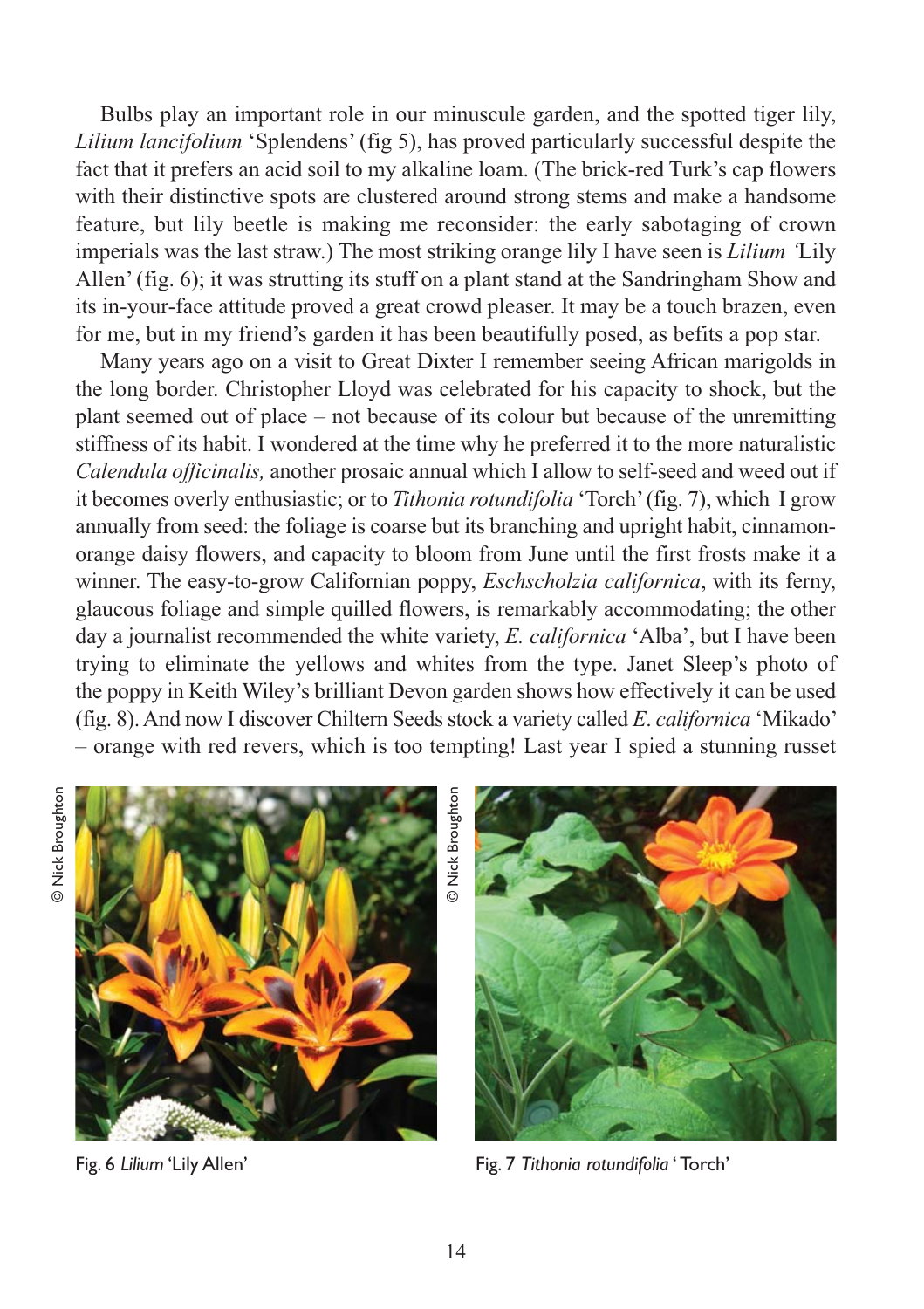thunbergia (fig. 9) in Will Giles' Exotic Garden: twining through the cannas, palms and tree ferns, this ordinary garden annual appeared for the entire world like a jungle habitué. I came home and scrutinised my tangerine Black-Eyed Susan and declared it wanting.

I have been a dahlia fan for many years and initially restricted myself to the ubiquitous *Dahlia*



## Fig. 8 *Eschscholzia californica*

*'*Bishop of Llandaff'. Recently I have found the combination of apricot 'Catherine Deneuve' (fig. 10) and deep claret 'Bednall Beauty' a scrumptious combination. Also impressive was the combination of vivid orange 'Bishop of Oxford' with blowsy chocolate 'Rip City'; the combination of the dark burgundy with the Bishop's bronze

foliage is particularly effective. Then, to my astonishment, the dahlias labelled as 'Soulman' turned out to be genetically unstable, possessing none of the expected plum, but orange laced with red, gold and burnished bronze and a mixture of single, double and treble flowers. As I had planted them in a pot I was able to keep a good eye on the interlopers: they proved to be vigorous, reaching five feet with ease, and wantonly floriferous. Although such plants are referred to as chimeras, after the mythological monster made up of various animals, I considered my electric-orange dahlias a bonus and hope to preserve them for future use.



Fig. 9 *Thunbergia alata*

Ginger Lilies are my most recent acquisition, after spotting on a garden visit a luxuriant clump of *Hedychium densiflorum* 'Assam Orange' (fig. 11). It is a bronzed orange and very easy to incorporate into mixed planting. Last year I was on tenterhooks waiting to see if it had escaped the winter's onslaught and my dilatory mulching. And although it bloomed late, all three clumps survived, which suggests that gingers are much hardier than has been assumed.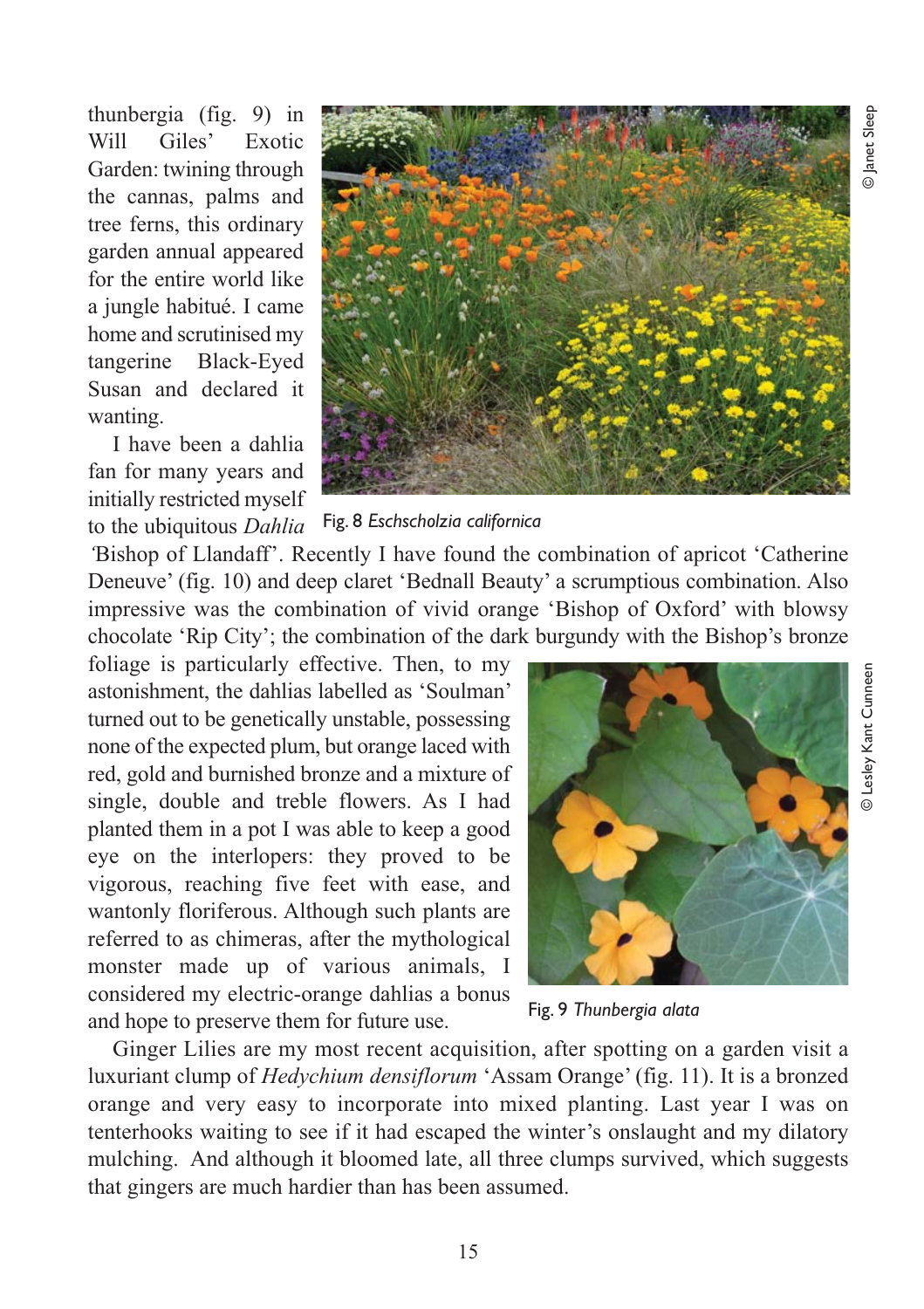Crocosmias are quintessential hardy plants and too often despised for their *Montbretia* origins. Like many gardeners I make use of *Crocosmia* 'Lucifer', but I



Fig. 10 *Dahlia* 'Catherine Deneuve'

**D** Nick Broughton © Nick Broughton



Fig. 11 *Hedychium densiflorum* 'Assam Orange'

recently introduced two orange crocosmias: *C*. x *crocosmiiflora* 'Emily McKenzie', whose orange is accentuated by splashes of pillar-box red, and *C.* x *c.* 'Carmin Brilliant' – assuming it to be a short form of 'Lucifer' I discovered it was closer to orange, the flower a mix of yellow and orange with a flash of scarlet in the corolla so the overall effect is shimmering auburn. I combine it with grasses: I find *Deschampsia* works particularly well, the softness contrasting with the spiky leaves. I stubbornly resisted the carnival-coloured *Alstroemeria ligtu* hybrids for years in my search for more refined colours but now revel in its grace, reliability and willingness to flower through dusty August. Two desertisland perennials of choice must be the tawny *Euphorbia griffithii* 'Dixter' and *Papaver rupifragum* (fig.12). All poppies are desirable but this is a stunner: its frilled flowers continue throughout the summer and as long as you occasionally deadhead, the plants continue flowering with a beguiling simplicity. It sets seed with ease, often in paving cracks (its name means rock breaking), but it holds its tangerine flowers aloft on wiry stems so that you are captivated rather than irritated by its impudence.

Climbers are critical in a small city garden, providing much needed privacy. Garden designers advise restraint, preferring a green backcloth, which I have ignored. *Rosa* 'Ghislaine de Féligonde' is a compact rambler with amber flowers that are mango in bud, mutating to creamy yellow; as a bonus she performs obligingly on a north wall. I met her first on a visit to Peter Beales' nursery, when she appeared at the bonnet of the car as I